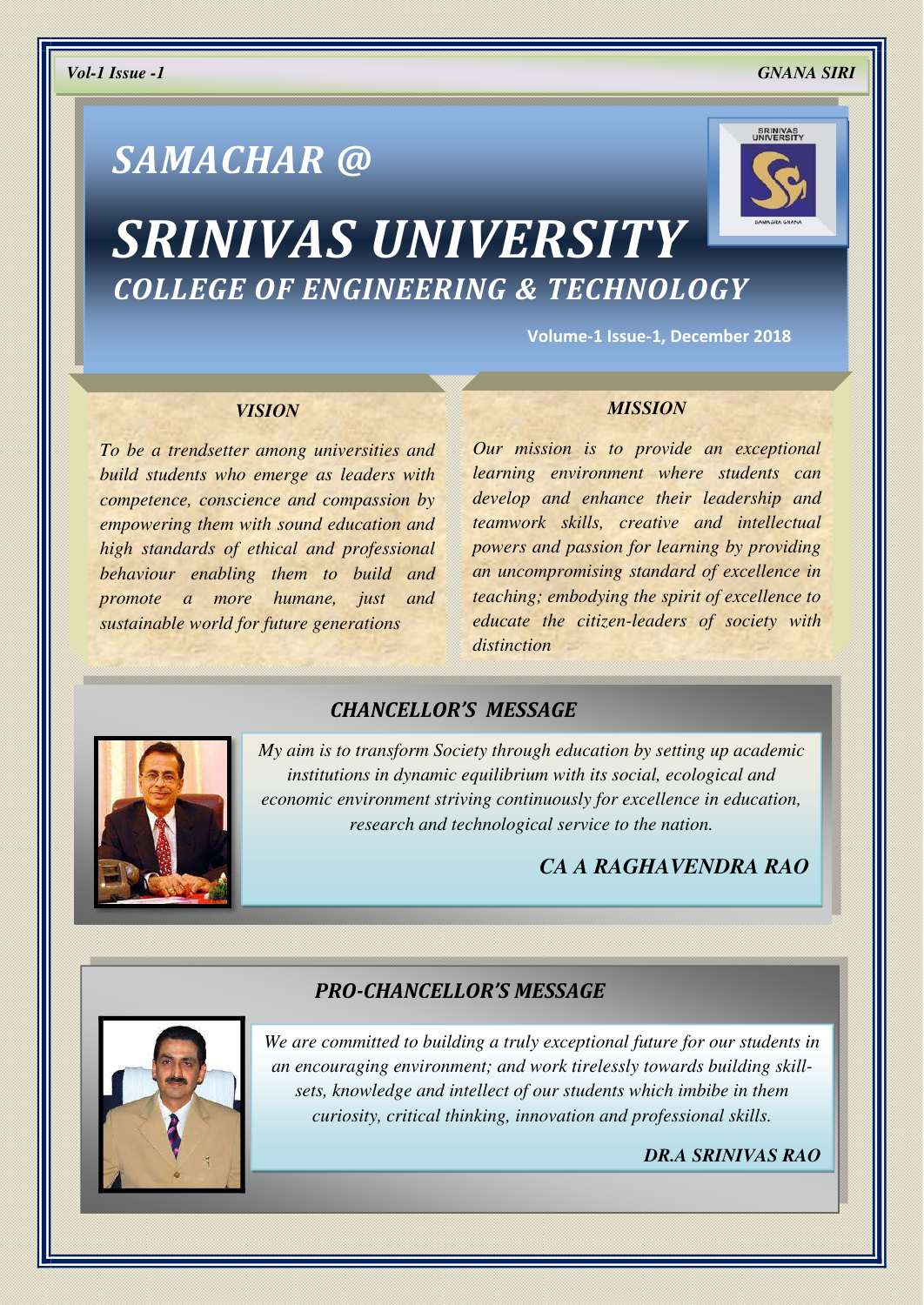#### *Chief Patrons*

**Shri CA A. Raghavendra Rao**

*Chancellor*

**Dr. A. Srinivas Rao** *Pro Chancellor* **Dr. P. S. Aithal** 

*Vice Chancellor* 

**Dr. Anil Kumar**  *Registrar*  **Dr. Shrinivasa Mayya D** 

*Registrar Evaluation* 

**Dr. Ajay**  *Registrar Development*  **Dr. Shreeprakash B**  *Dean*  **Dr. Praveen B.M.**  *Chief Co-Ordinator* 



#### *Editorial Committee*

Mr. Amruth C H (Co-ordinator) *(Mechanical Engineering Department)*  Mr. Prasanna P Rao - *(Civil Engineering)* Mr. Prashantha B Y - *(Mechanical Engineering)* Ms.Vijayalakshmi Devadiga- *(E & C Engg.,)* Mrs.Rashmi P C - *(Computer Science Engg.,)*

#### *ABOUT SRINIVAS UNIVERSITY*

Srinivas University, Mangalore, is a Private Research University in Mangalore, Karnataka, India established in 2013 by Karnataka State Act. Srinivas University is the flagship of 18 Srinivas Group of Institutions started by A. Shama Rao Foundation, Mangalore, India, a private Charitable Trust founded in 1988 by an eminent Chartered Accountant A. Raghavendra Rao. A. Shama Rao Foundation has started many professional colleges in Mangalore which include Srinivas Institute of Medical Sciences and Research Center, Srinivas Institute of Dental Sciences, Srinivas Institute of Technology, Srinivas College of Pharmacy, Srinivas Institute of Nursing Sciences, A Shama Rao Nursing School, Srinivas Integrated Campus, Srinivas College of Hotel Management, Vijayalakshmi Institute of Hospitality Sciences, Srinivas First Grade College, Srinivas School of Engineering, Srinivas Institute of Management Studies, Srinivas College of Physiotherapy, Srinivas School of Business, Srinivas School of Management, Srinivas College of Education, Srinivas Institute of Social Work

Presently, Srinivas University offers undergraduate, postgraduate, and research courses under 8 Faculties/Colleges with about 60 courses. The University made innovations in designing and starting new super speciality programmes both at UG, and PG level as per present and future industry relevance, innovations in examination system through focus on continuous evaluation and to make it foolproof. The University has established networking with many industries, universities, and education service providers to substantially improve the quality and weightage of the courses and degrees respectively.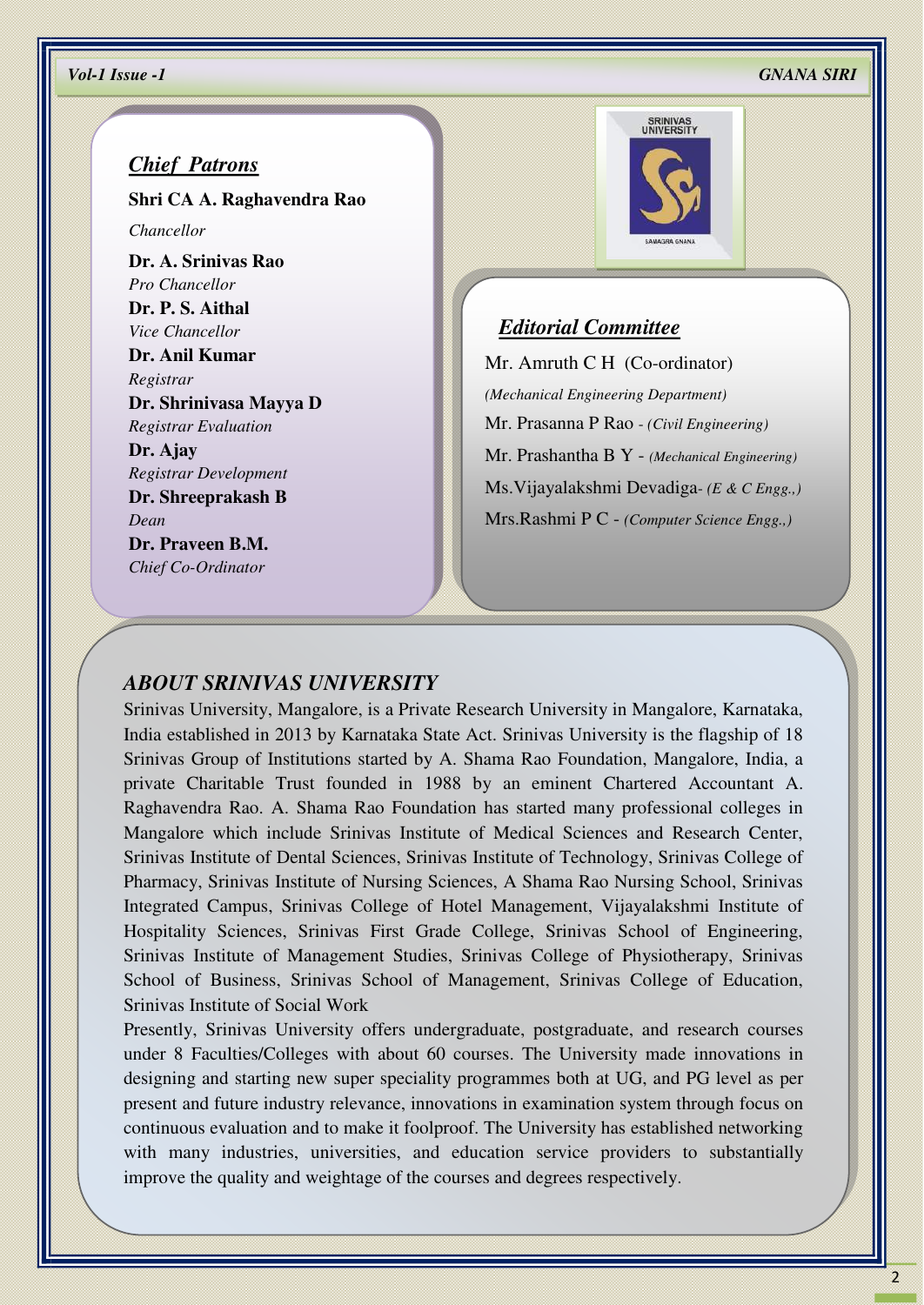#### *"ORIENTATION DAY"*



The Srinivas University College of Engineering & Technology celebrated "ORIENTATION DAY" on August 23rd to welcome the new batch of students. The President of the function was *Dr P.S Aithal, Vice Chancellor of Srinivas University. The Registrar of Srinivas University, Dr Anil Kumar and Dr Shrinivasa Mayya D, Registrar (Evaluation) Dr. Shreeprakash ,B Dean & Dr.Praveen B M*, Chief Co-ordinator were present.

## *"STUDENT INDUCTION PROGRAM"*







- Talk on *3D printing and assembling of Drones, RC planes and Robots*.
- *Mr Vishal Rai* conducted a day long session on *Personality Development*
- *Mr. Sudeep Devashya, CEO of Epitas Software LLP* shared his experience in various domains, project management, applications development, quality control, IT operations, IT auditing, Information Security, and IT risk management.
- *Sanandana dasa* of ISKCON addressed the students on *Basic Human Values and Meditation techniques.*
- *Dr Laveena D'Mello* engaged students in an active and engrossing talk on the *"Basics of Counselling".*
- *Yogacharya Vijay Shankar and his team from Patanjali Yoga Shikshana Samithi* conducted a session on *Yoga practices*.
- *Dr Anup* engaged them in understanding the need to lead a healthy lifestyle though proper exercise.
- *Dr Sharath, blood bank officer of Wenlock district hospital* addressed the first year students and answered a lot of their queries about *blood donation.*
- *Mr Basavadarshan from ICT academy* gave a glimpse into *emerging technologies, job market and salesforce*.

#### *"SPORTS ACHIEVEMENTS"*

 *Mr Hermon Saldanha*, a *III sem* student of Mechanical Engineering secured First place in the Open Under 25 section of the *Albertian*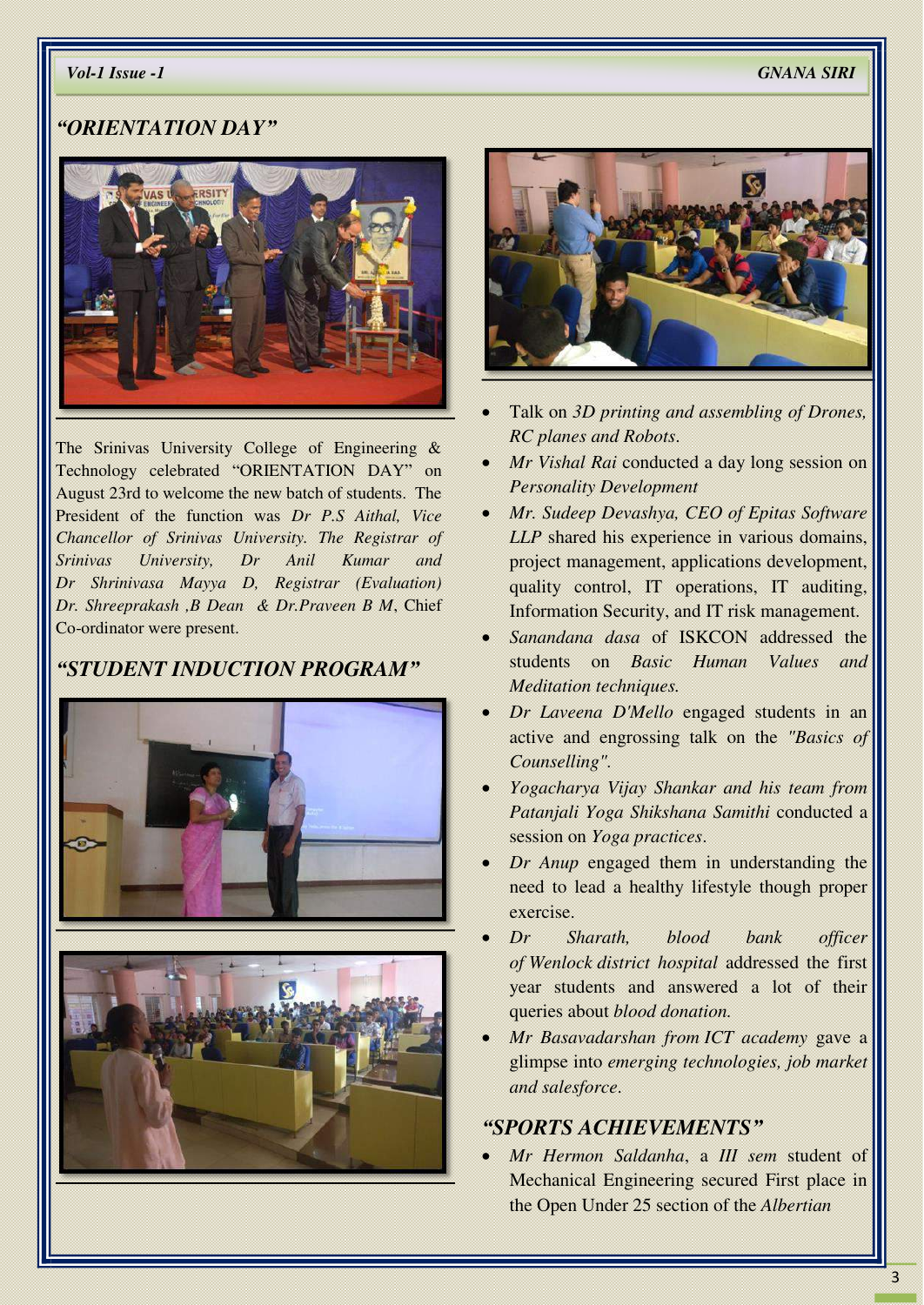*International Open FIDE Rated Chess Tournament – 2018* held at Kochi, Kerala.

 *Mr. Mithun Shetty of III sem Mechanical Engnieering won 3 Gold Medal & 1 Bronze Medal in Athletics* (100m, 200m, Shotput & Javelin Throw) in REVELS 2018 (National Level Cultural & Sports Fest of MIT Manipal from 7-10 March 2018)

#### *"FUNDED PROJECT FROM BRNS"*

*Chemistry department* received fund of Rs.20 Lakhs for a sponsored project for the research project "Electrodeposition of noble metals on steel surfaces for efficient hydrogen dosing requirement of BWRs" from *Bhabha Atomic Research Centre-BRNS.*

## *"FORUM INAUGURATIONS"*



The inaugural function of activities of *Electronics and Communication Department Students Association (NICSA)* was organized at the college on *29th October 2018*. *Dr. Abdul Kareem, Director, R & D, MIT, Kundapura was the chief guest & delivered a technical talk on "Fuzzy Logic"*



*Civil Engineering Students Association "SRISTICA" 2018-19* was inaugurated on 2nd November 2018.

Chief Guest *Er Roger M Pinto (Managing Director of Mangalore Properties Pvt Ltd*) inaugurated the function.



*'ACE' (Association of Computer Science & Engineering), The student association of Computer Science Engineering* branch was inaugurated by *Dr. Harischandra Hebbar N, Professor, School of Information Science, Manipal and Guest of Honor Mr. Sandeep Patil, Executive Director, M/s Applied Cognition Systems* on 16 October 2018.



The *Inauguration of AIMES-2018 (Association of Integrated Mechanical Engineering Students)* was held on 5th October 2018. *Mr NerenkiParshwanath, Chief General Manager, Mandovi Motors Mangalore*, inaugurated the programme and was also the chief guest of the function.

#### *"ENGINEERS DAY CELEBRATION"*

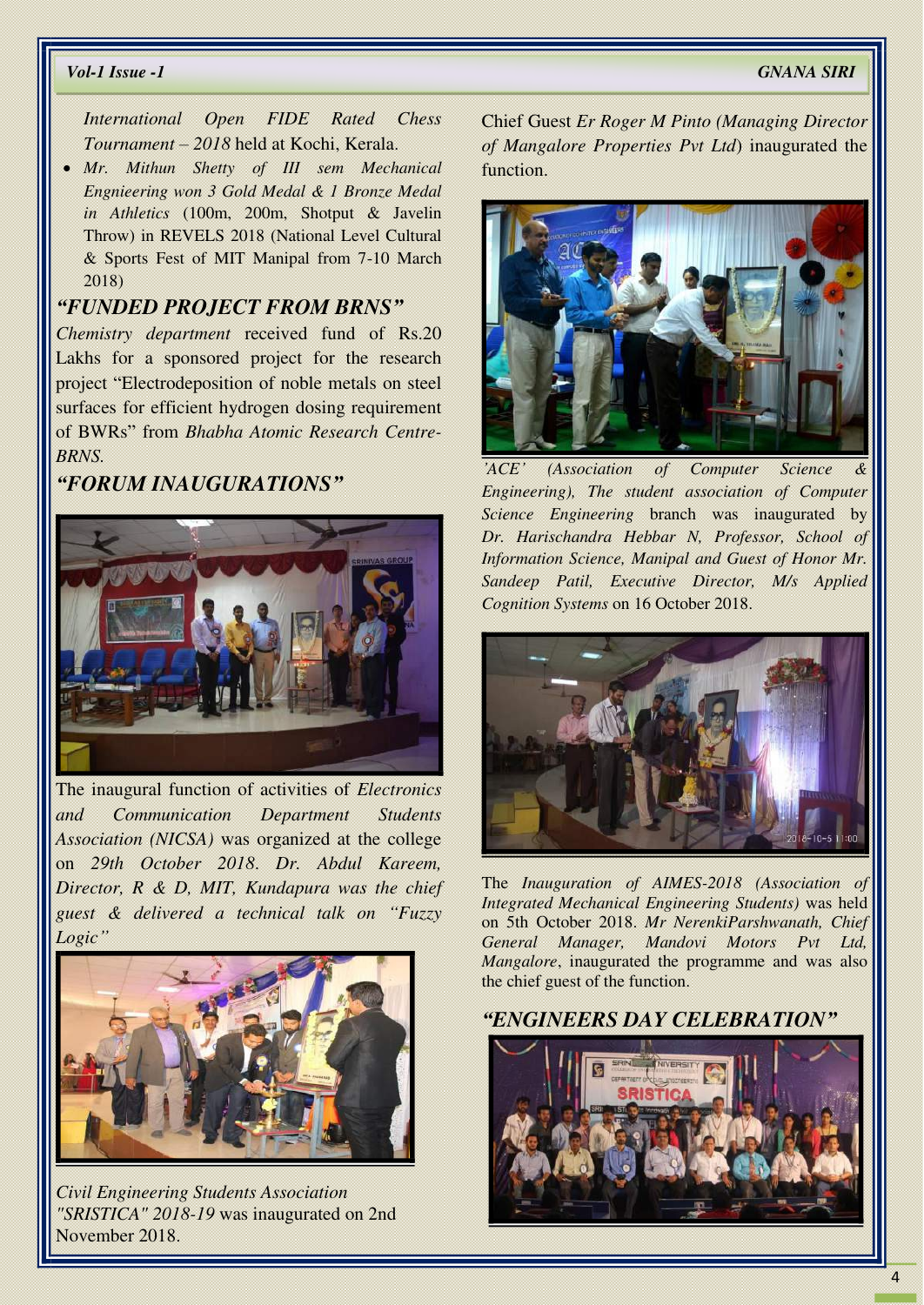*Engineers Day* was celebrated with great pomp at *SUCET by Civil Engineering department* under the banner of SRISTICA on 15th September 2018. *Chief Guests of the event were Er. Anand Kumar, Proprietor, Master Plannery, Puttur and Er. Ujwal D'Souza, Director, Marian Projects Pvt. Ltd., Mangaluru,* who lit the lamp and inaugurated the event.

#### *"GUEST LECTURES"*

*Water Man of India, Recipient of prestigious Ramon Magsaysay & Stockholm Water Prize awards, Dr. Rajendra Singh* visited & appreciated the progress.



*Guest lecture* on *Recent Advances in Earthquake Resistant Construction Practices by Prof. Katta Venkataraman of NITK* on 26th September.



*Inaugural event of Information Search Analysis & Presentation, ISAP* on 6th October 2018. The chief guest was *Prof Lakshmi P, Principal of Govinda Dasa PU College, Surathkal*.



*Yuva Science Talent* was held on 31 October 2018. The *central theme was GO GREEN*. Events were science model, collage, debate, treasure hunt & science quiz.

The *chief guest was Prof Pameeda Begum, Principal of Vijaya College, Mulki.* 



Students of *Mechanical engineering*, *participated and qualified for top 5 position in the event "Seismism "in Amalthea - 2018 held at IIT Gandhinagar, Gujarat* on 20th and 21st October 2018

#### *"INTERNATIONAL YOGA DAY"*

To mark the celebration of *International Yoga Day*, the college organised Yoga Training Camp for the Faculty and Staff members on 21 June 2018 *by inviting Yoga Experts from Sri Patanjali Yoga Sikshana Samithi, Surathkal, Mangaluru. Chief Guest and Main Resource Person Sri Vijaya Shankar* briefed the *importance of Yoga in our life and spoke on the contribution of India in the field of Yoga since more than five thousand years*.

## *"RASHTRIYA EKTA DIVAS"*



The College celebrated *"Rashtriya Ekta Divas (National Unity Day)" to commemorate the Birth Anniversary of Sardar Vallabhbhai Patel* on 31st October 2018 to foster and reinforce our dedication to preserve and strengthen the unity, integrity and security of our nation.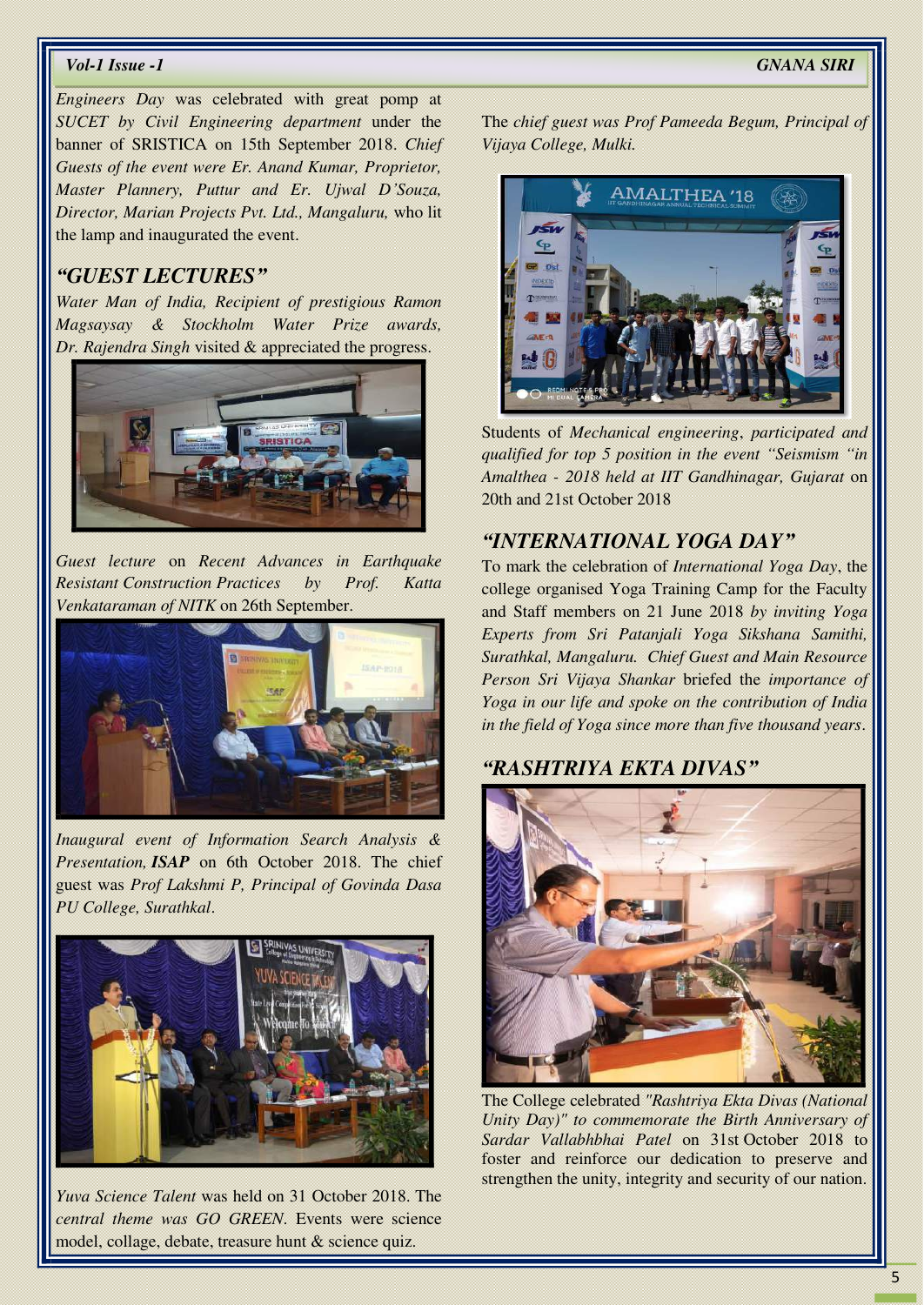#### *"WORKSHOPS conducted"…...*



*"Hands on training on assembly of two wheeler components" was organized by Mechanical Engineering Department on 22 September 2018.* The expert team from *Sai Radha TVS,* explained the functions of the various components and attended to the queries of the students.



5 *Days WORKSHOP ON ANSYS SOFTWARE was organized by Mechanical Engineering Department* on *3 September 2018*. It was conducted by authorized *instructors of ANSYS Inc*



*"Experiential Learning Through Virtual Labs" -* Virtual Labs project is an initiative of *Ministry of Human Resource Development (MHRD), Government of India* under the aegis of National Mission on Education through Information and communication Technology (NMEICT) workshop was held on 17th November, 2018. The *team members of CSD – centre of system design, NITK Surathkal* were the chief guests of the function organized by Mechanical Engineering

Department.

*A workshop on "Alternative fuels for IC engines"* was held on 19th November 2018 by the Department of Mechanical engineering. *Dr Kumar GN, Associate Professor, Department of Mechanical Engineering, NITK, Surathkal, was the resource person for the workshop.* 

#### **HIBERNATE AND SPRING MVC**

Workshop on *Hibernate and Spring MVC, Services & Integration* was organized by *Computer Science Engineering Department on 6 October 2018..* 

#### *"TECHNICAL TALKS"*



A *Guest lecture* was arranged by *Dept. of Training & placement by Mr. Sudeep Devashya , CEO & his Engineering team from Epitas Software LLP* Mangalore on  $28<sup>th</sup>$  August 2018 & spoke on "Latest" innovations in Technology & Industrial orientation Project Ideas".



Mr. Sandeep *Patil, Executive Director, M/s Applied Cognition Systems* delivered a *Technical talk on "Industrial Expectations from Academic Institutions"* on 16 October 2018.

#### *"VOTER'S PLEDGE"*

*Keeping in mind the Systematic Voter's Education & Electoral Participation (SVEEP)* initiative, participants took the Voter's Pledge to take part in the upcoming election upholding the values enshrined in the constitution. *Prof. Rohan Fernandez* delivered a short talk to drive home the message *"Why Should I Vote".*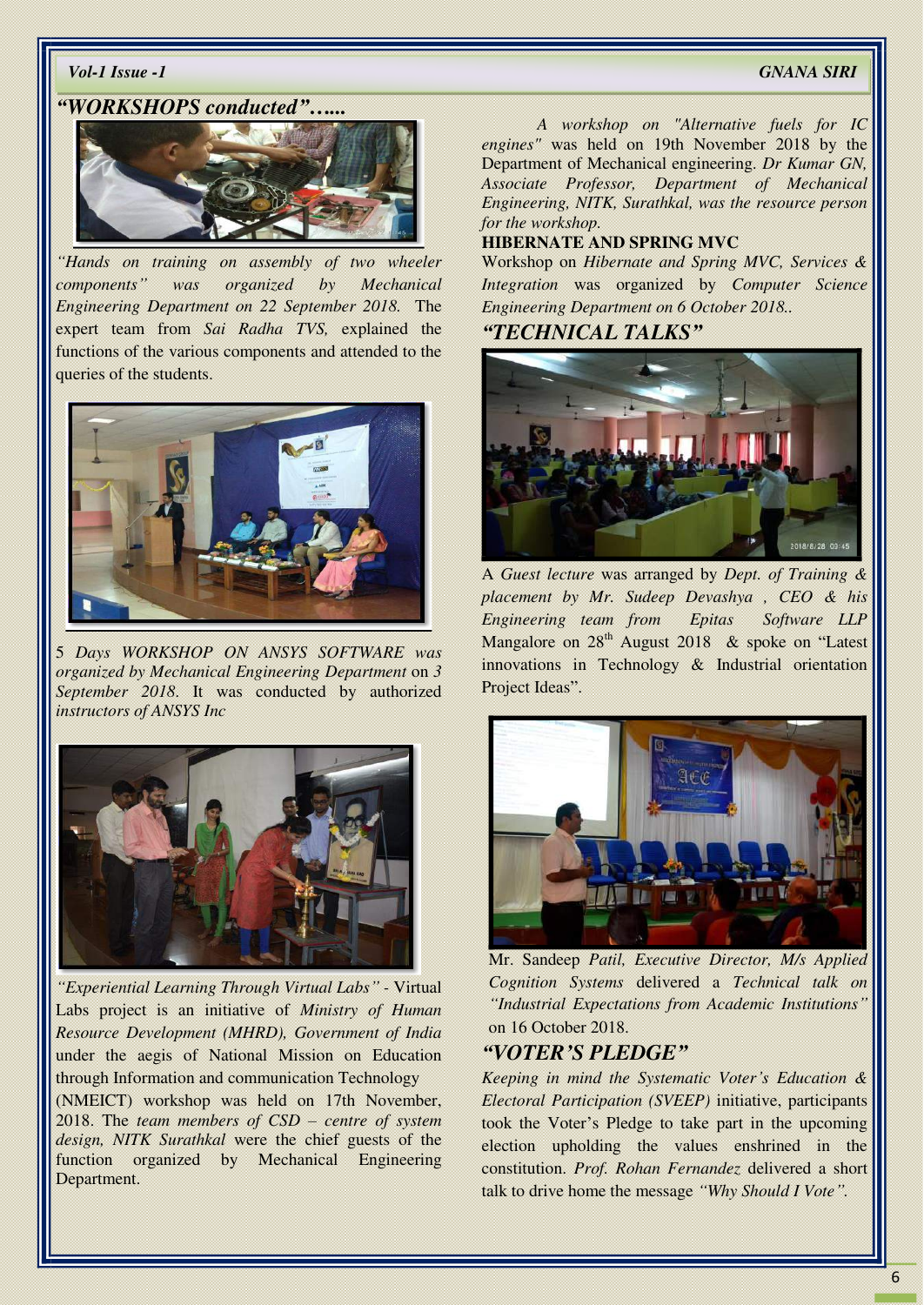#### *NATIONAL LEVEL TECHNO CULTURAL AND SPORTS FEST "TECH YUVA-18"*



National Level Techno Cultural and Sports Fest *"Tech Yuva-18"* was inaugurated by *Dr Niranjan U C, Director of Manipal Dot Net Pvt Ltd. Manipal.* 

#### *"ROTARACT CLUB"*



*The special meeting of RCSUCET* was held on 4th September 2018. The *outgoing president RtrPrathviraj* welcomed the gathering. The dignitaries present were *Chief guest and installing officer Rtn Sathish Rao, the President of Rotary club of Surathkal, Rtn Kumara Swamy B.S, the Youth Service Director RtnYashomathi Ravindranath*, and our Dean, *Dr Shreeprakash B. Rtr Remy Elza Samuel & Rtr Likitha* took oath as new President & Secretary for the year 2018-19.

#### *"SWACCH CAMPUS"*



A *Clean Campus Drive* was organised by *the Rotaract Club of SUCET*, Mukka on 2<sup>nd</sup> April 2018. More than 90 student volunteers, in a period of 2 hours, helped in cleaning paper and plastic waste from the campus surroundings. Around *35 Kgs of waste was collected which was safely disposed for Recycling.*

#### *"KALASPANDANA '18"*



*Kalaspandana-18, Cultural Extravaganza* was organized on 7th April 2018. *Senior Bharathanatya Artist and Renowned Art Reviewer Vidushi Smt. Prathibha L Samaga* was the *Chief Guest of the inaugural function*.

#### *"INTERNATIONAL WOMEN'S DAY"*



The College celebrated International Womens Day on 8 th March 2018*. Dr. Suma Bhat (HOD, Dept of Mechanical Engg.,), Smt.Malathi (Non-Teaching Staff, Dept of Computer Science & Engg.,) & Miss Supriya Rao (Student, Final Year B.E Computer Science & Engg.,) were felicitated* for their contribution in areas other than *Academics.*